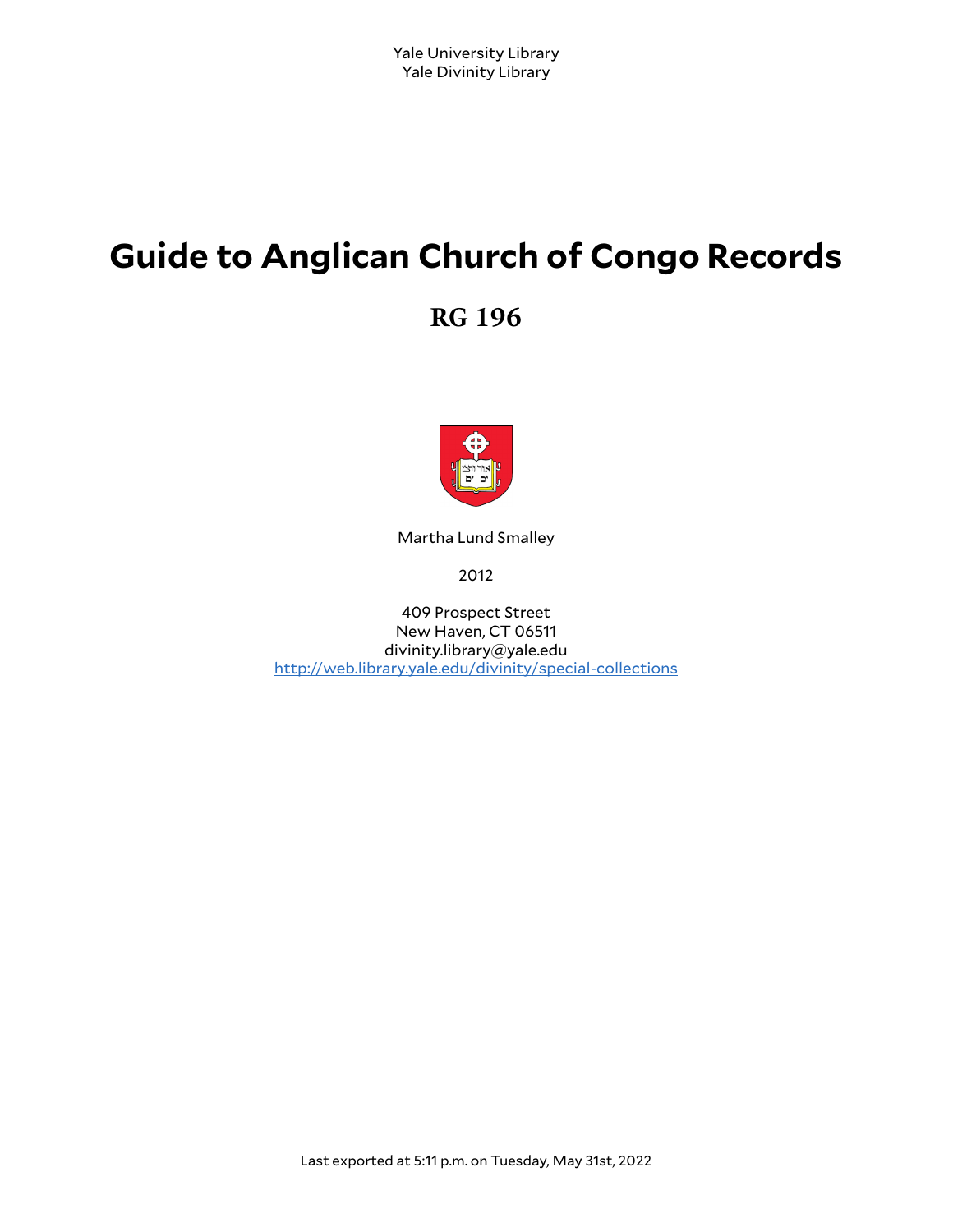# **Table of Contents**

| Province of Uganda, Burundi, Rwanda and Boga-Zaïre / Francophone Province of Burundi, Rwanda and Zaire |     |
|--------------------------------------------------------------------------------------------------------|-----|
|                                                                                                        | 13  |
|                                                                                                        |     |
|                                                                                                        |     |
|                                                                                                        |     |
|                                                                                                        |     |
|                                                                                                        |     |
|                                                                                                        |     |
|                                                                                                        | -15 |
|                                                                                                        | -15 |
|                                                                                                        | -15 |
|                                                                                                        | -15 |
|                                                                                                        |     |
|                                                                                                        |     |
|                                                                                                        |     |
|                                                                                                        |     |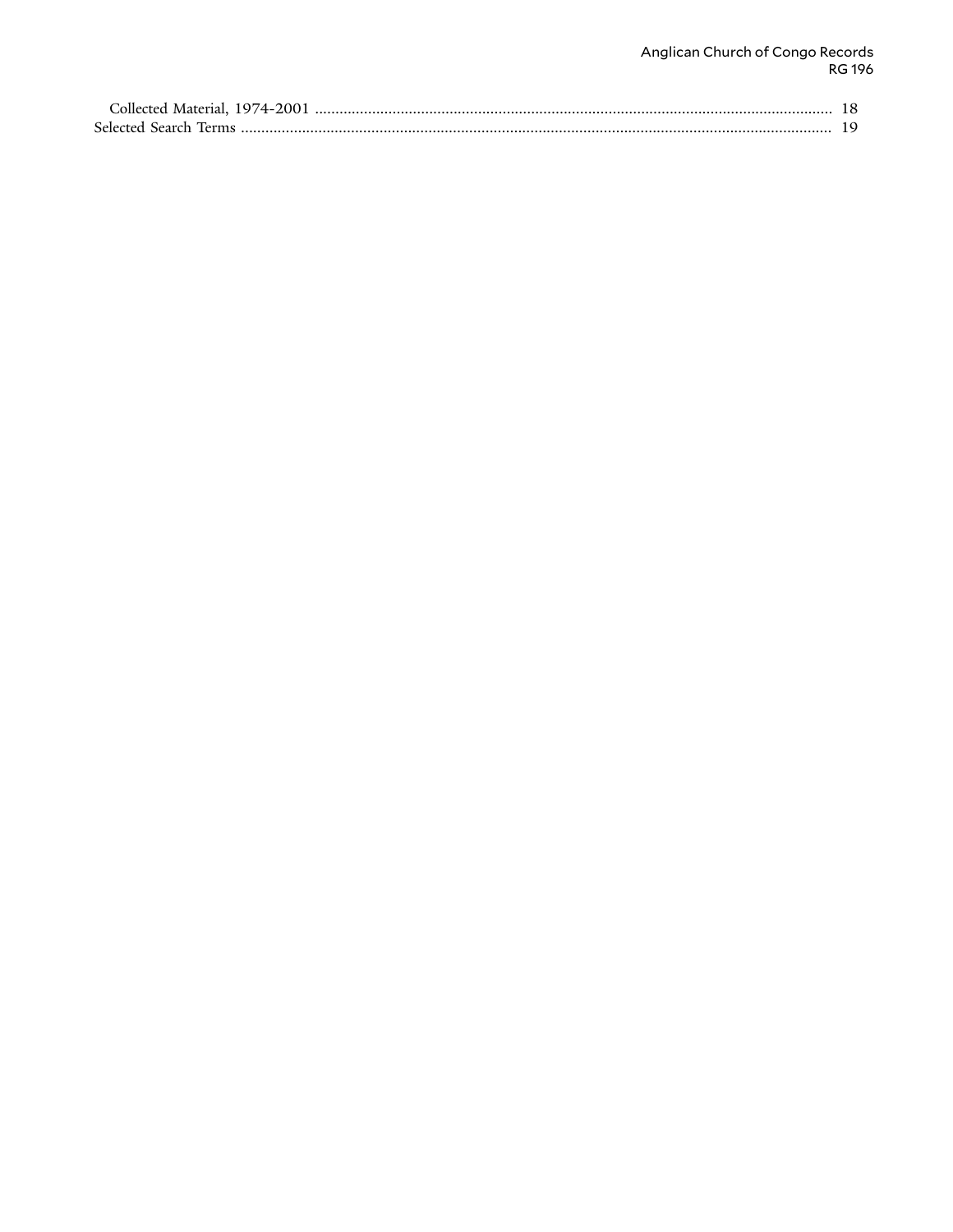### <span id="page-3-0"></span>**Collection Overview**

|                                                | <b>REPOSITORY:</b> Yale Divinity Library<br>409 Prospect Street<br>New Haven, CT 06511<br>divinity.library@yale.edu<br>http://web.library.yale.edu/divinity/special-collections                                                                                                                                                                                                                                                                                                                               |
|------------------------------------------------|---------------------------------------------------------------------------------------------------------------------------------------------------------------------------------------------------------------------------------------------------------------------------------------------------------------------------------------------------------------------------------------------------------------------------------------------------------------------------------------------------------------|
| <b>CALL NUMBER: RG 196</b>                     |                                                                                                                                                                                                                                                                                                                                                                                                                                                                                                               |
|                                                | <b>CREATOR:</b> Province of the Anglican Church of Congo                                                                                                                                                                                                                                                                                                                                                                                                                                                      |
|                                                | TITLE: Anglican Church of Congo Records                                                                                                                                                                                                                                                                                                                                                                                                                                                                       |
|                                                | <b>DATES: 1923-2002</b>                                                                                                                                                                                                                                                                                                                                                                                                                                                                                       |
| PHYSICAL DESCRIPTION: 8 linear feet (19 boxes) |                                                                                                                                                                                                                                                                                                                                                                                                                                                                                                               |
| <b>LANGUAGE: English</b>                       |                                                                                                                                                                                                                                                                                                                                                                                                                                                                                                               |
|                                                | <b>SUMMARY:</b> Correspondence, reports, and other collected material document the<br>development of the Anglican Church of Congo, or Province de L'Eglise<br>Anglicane Du Congo, which grew out of the Church Missionary Society work<br>in Uganda, was part of the Province of Uganda, Burundi, Rwanda, and Zaire,<br>and then was established as a separate entity in 1992. These records were<br>photocopied or scanned in the Congo or Uganda and sent to the Yale Divinity<br>Library for safekeeping,. |
|                                                | <b>ONLINE FINDING AID:</b> To cite or bookmark this finding aid, please use the following link: https://<br>hdl.handle.net/10079/fa/divinity.196                                                                                                                                                                                                                                                                                                                                                              |

### <span id="page-3-1"></span>**Requesting Instructions**

To request items from this collection for use on site, please use the request links in the HTML version of this finding aid, available at <https://hdl.handle.net/10079/fa/divinity.196>.

Key to the container abbreviations used in the PDF finding aid:

b. box f. folder

### <span id="page-3-2"></span>**Administrative Information**

### <span id="page-3-3"></span>**Immediate Source of Acquisition**

Photocopied and scanned records of the Anglican Church of Congo were sent to the Yale Divinity School Library in the mid 2000s because the original records were in danger of destruction due to war and other preservation difficulties. Emma Wild-Wood, who had done dissertation research on the Anglican Church of Congo donated some of the files and arranged for others to be photocopied and sent to the Divinity Library.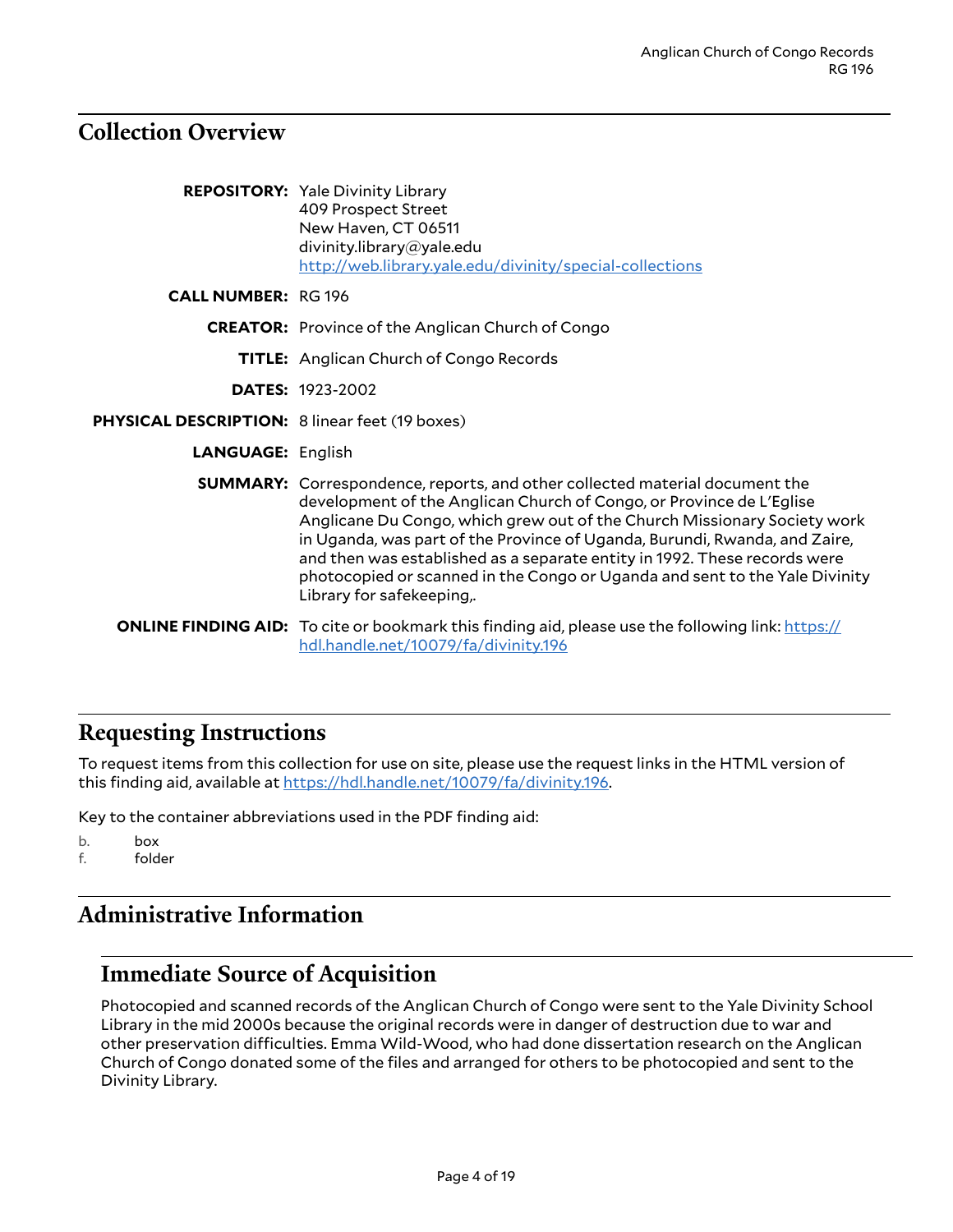### <span id="page-4-0"></span>**Conditions Governing Access**

The materials are open for research.

### <span id="page-4-1"></span>**Conditions Governing Use**

Copyright has not been transferred to Yale University.

## <span id="page-4-2"></span>**Preferred Citation**

Anglican Church of Congo Records (RG 196), Special Collections, Yale Divinity School Library.

# <span id="page-4-3"></span>**Biographical / Historical**

The first missionary work of the Anglican Church in Congo started with Ugandan evangelist Apolo Kivebulaya who settled in Boga in 1896, in the sub-region of Ituri. After his death in 1933 the church spread through the sub-region of North Kivu. After the independence of Congo in 1960 the Anglican Church experienced a time of great expansion.

The first diocese, Boga-Zaire, was created in 1972, as part of the Province of Uganda, Burundi, Rwanda and Boga-Zaïre, with Philip Risdale as Bishop. A second diocese, Bukavu, was created in 1976 with Ndahura Bezaleri as Bishop. In 1980 the Province Francophone d'Afrique, Eglise de la Province de Burundi, Rwanda and Zaire was inaugurated with Nhadura Bezaleri as first Archbishop. The first Provincial Synod took place at Bukavu. Njojo Byankya was consecrated as second bishop of the Diocese of Boga-Zaire in 1980 when Philip Risdale retired. The Diocese of Kisangani was created in 1980 with Tibafa Mugera as Bishop.

In 1981 the Institut Supérior Théologique Anglican (ISThA) was established in Bukavu. Following the death of Ndahura Bezaleri in 1981 Njojo Byankya was elected Legal Representative of the Anglican Church and the administrative offices were transferred from Bukavu to Boga. Dirokpa Balufuga was consecrated as the second Bishop of Bukavu in 1982. and Ndandali Justin became the second Archbishop of the Province of Burundi, Rwanda, and Zaire.

In 1984 a fourth diocese was created, Shaba, with Mbona Kolini as Bishop. In 1987 ISThA transferred from Bukavu to Bunia. Samuel Sindamuka becamse the third Archbishop of the Province of Burundi, Rwanda and Zaire. In 1992 the Diocese of Nord Kivu was created wih Methusela Musubaho Munzenda as Bishop. On May 5, 1992, the Province of the Anglican Church of Congo was created with Njojo Byankya as Archbishop. It now has seven dioceses. As a member of the Church of Christ in Congo (Eglise du Christ) it is known as the Anglican Community.

### <span id="page-4-4"></span>**Scope and Contents**

These records are the result of a project to photocopy and scan documents held by the Anglican Church in Congo and send them to the Yale Divinity School Library for safekeeping. Due to political upheaval in Congo in the 2000s, it was felt with some urgency that church records should be copied and sent elsewhere. Emma Wild-Wood, who had done her doctoral work on the Anglican Church in Congo, made arrangements for materials to be photocopied and mailed to the Yale Divinity Library, as well as donating scanned files that she had gathered in her research. The records that arrived from the Congo had little organization or information about provenance, and most were in French or in African languages. The Yale Divinity Library staff has done its best to organize these records based on notes received with the material, letterhead information, and dates, but we are cognizant of the fragmentary and uneven nature of the files and their organization and description. Many of the files seem to document the work of Patrice Njojo Byankya, who was Bishop of Boga-Zaire and first Archbishop of the Province of he Anglican Church of Congo. We welcome any information that researchers may be able to provide to improve the description and organization of the files.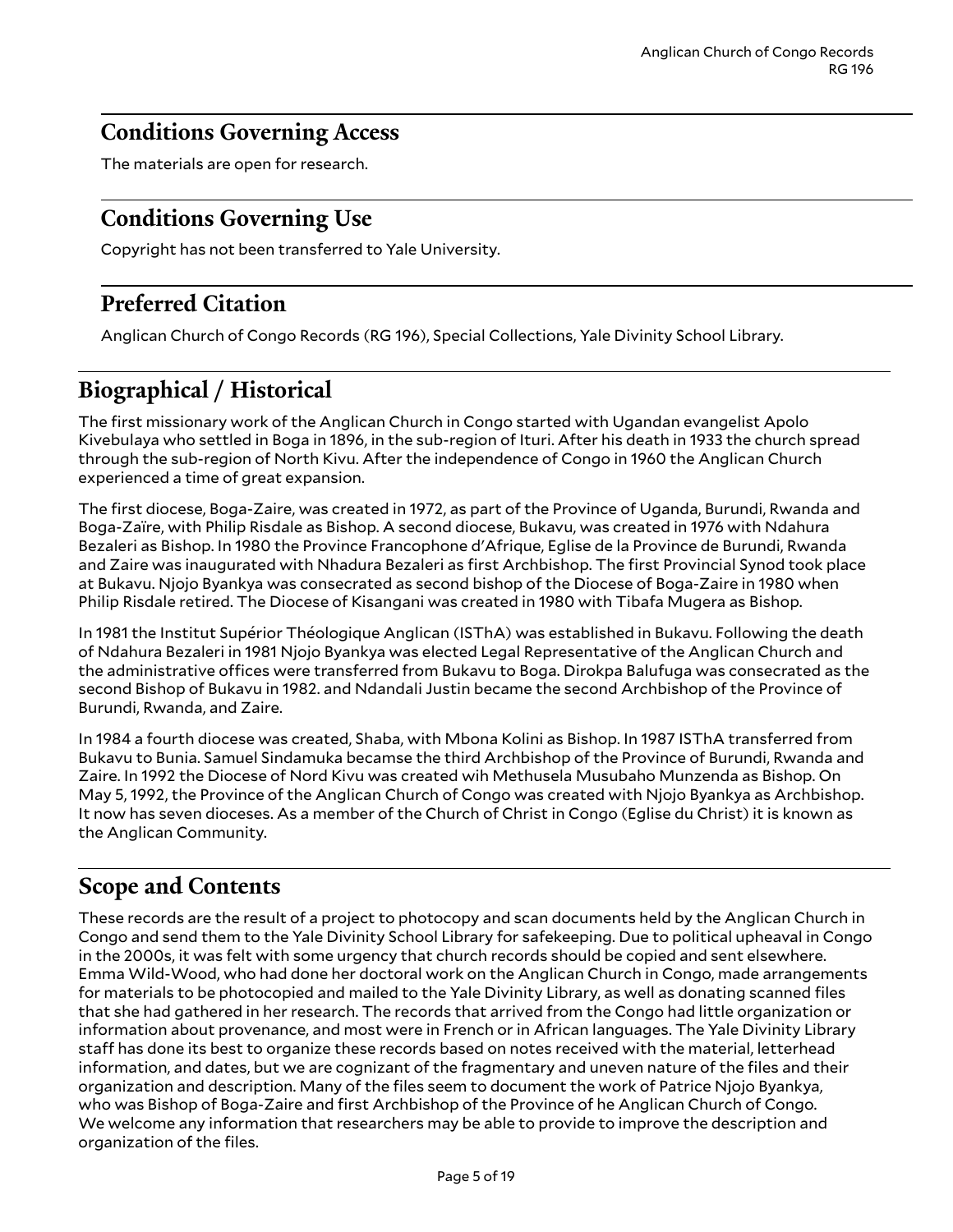Series I, Prior to Formation, contains documentation from before 1972. These records document the formation of the Mboga Mission by the Church Missionary Society working from Uganda.

Series II, Diocesan Records, picks up from 1972 when the Diocese of Boga-Zaire was formed as part of the Province of Uganda, Burundi, Rwanda and Boga-Zaïre. Njojo Byankya was consecrated as second bishop of the Diocese of Boga-Zaire in 1980 but also served as Legal Representative of the Province and as of 1992 as the Archbishop of the Province of the Anglican Church of Zaire, so there is overlap between these "Diocesan Records" and the Provincial-level records of Series III. The dioceses of Boga-Zaire, Bukavu, Kisangani, and Nord Kivu are fairly well documented but there is little material from the other dioceses.

Series III, Provincial / National Records, covers the period 1972 through 2001. The first section relates to the Province of Uganda, Burundi, Rwanda and Boga-Zaïre and the Francophone Province of Burundi, Rwanda and Zaire. The second section documents the inauguration and early years of the Province of the Anglican Church of Congo. The third section relates to the Eglise du Christ au Congo / Communaute Anglicane. The Church of Christ in Congo or CCC (in French, Église du Christ au Congo or ECC), is a union of 62 Protestant denominations, in the Democratic Republic of the Congo. The Anglican Church of Congo is called the Anglican Community within the Church of Christ in Congo. Much of the material in this section has to do with educational work.

Series IV, Programs, gathers together material related to educational, medical, and other types of work, which was not organized in the diocesan or national church files. Of most interest in this series may be documentation of The Mothers' Union program.

Series V, Related Organizations, contains primarily correspondence with various organizations with which the Church in Congo had relationships for financial support or other programs.

Series VI, Collected Material, includes published and unpublished works related to the history of the Church as well as a Mashi-French vocabulary.

### <span id="page-5-0"></span>**Arrangement**

Series I, Prior to Formation, 1923-191 Series II, Diocesan Records, 1966-2002 Series III, Provincial / National Records, 1972-2001 Series IV, Programs, 1968-2002 Series V, Related Organizations, 1978-1999 Series VI, Collected Material, 1974-2001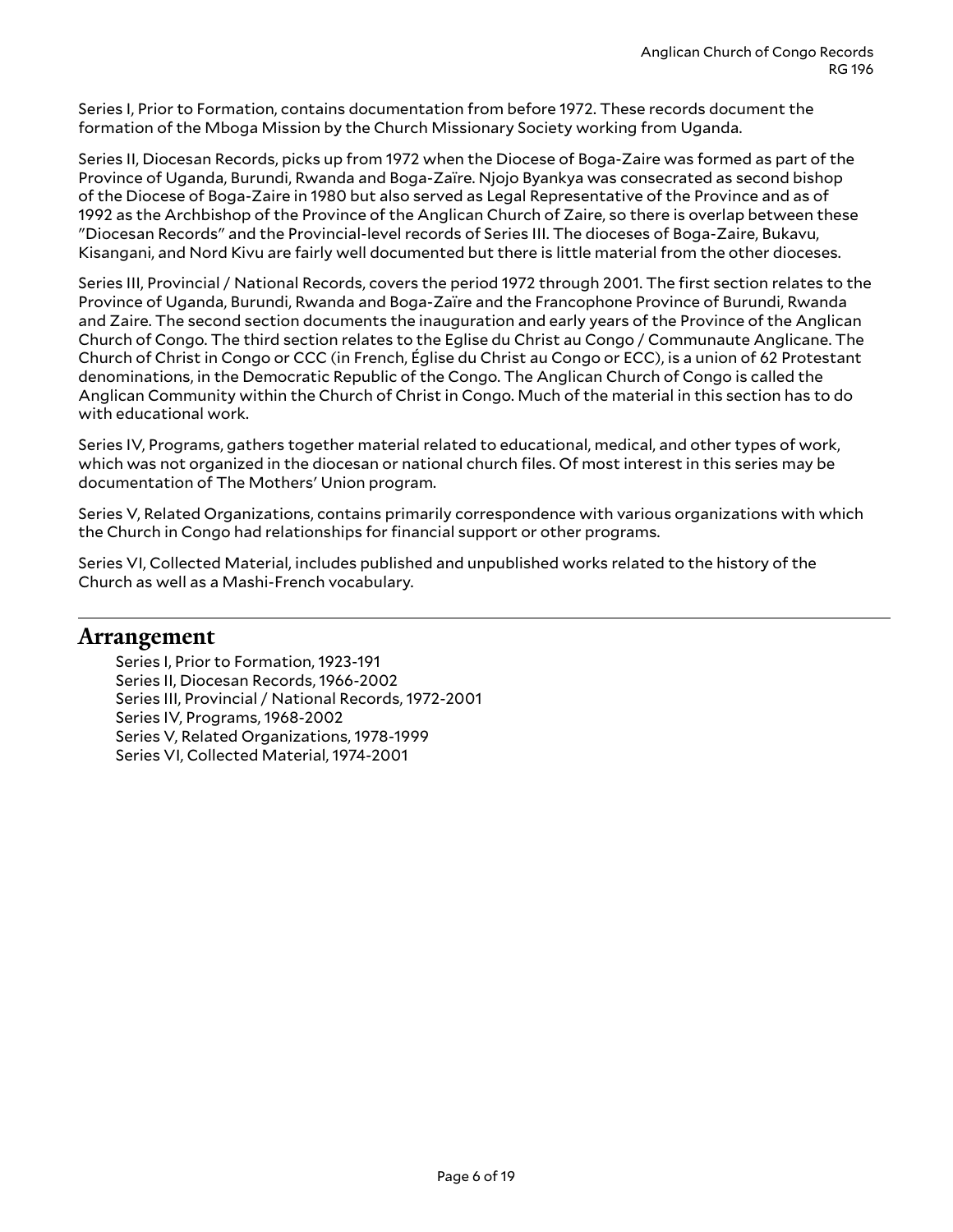# <span id="page-6-1"></span><span id="page-6-0"></span>**Collection Contents Series I: Prior to Formation, 1923-1971**

| b. 1, f. 1  | Correspondence and reports, primarily from Bishop's House, Kampala, Uganda                                                                                                                      | 1923-1933 |
|-------------|-------------------------------------------------------------------------------------------------------------------------------------------------------------------------------------------------|-----------|
| b. 1, f. 2  | Correspondence and reports, incl. memorandum on proposed Mboga Mission                                                                                                                          | 1934      |
| b. 1, f. 3  | Correspondence and reports, primarily to/from C.M.S. Mboga, Bishop's House,<br>Kampala                                                                                                          | 1935-1941 |
| b. 1, f. 4  | Correspondence and reports, primarily to/from C.M.S. Mboga, Bishop's House,<br>Kampala                                                                                                          | 1943-1946 |
| b. 1, f. 5  | Correspondence and reports, primarily to/from C.M.S. Mboga, Bishop's House,<br>Kampala                                                                                                          | 1947-1951 |
| b. 1, f. 6  | Correspondence and reports, primarily to/from C.M.S. Mboga, Bishop's House,<br>Kampala                                                                                                          | 1952-1953 |
| b. 1, f. 7  | Correspondence and reports, primarily to/from C.M.S. Mboga, Bishop's House,<br>Kampala                                                                                                          | 1954-1955 |
| b. 1, f. 8  | Correspondence and reports, incl memorandum re. Mboga Deanery - Congo<br>Republic - Ruwenzori Diocese - Province of Uganda & Ruanda Urundi                                                      | 1956-1961 |
| b. 1, f. 9  | Correspondence and reports, incl. Philip Risdale to/from Leslie Brown, Archbishop<br>of Uganda and Ruanda-Urundi, Erica Sabiti, Bishop of Ruwenzori / Archbishop of<br>Uganda and Ruanda-Urundi | 1962-1969 |
| b. 1, f. 10 | Correspondence and reports, incl. Theodore Lewis and others to/from Erica Sabiti, 1970-1971<br>Archibishop of Uganda                                                                            |           |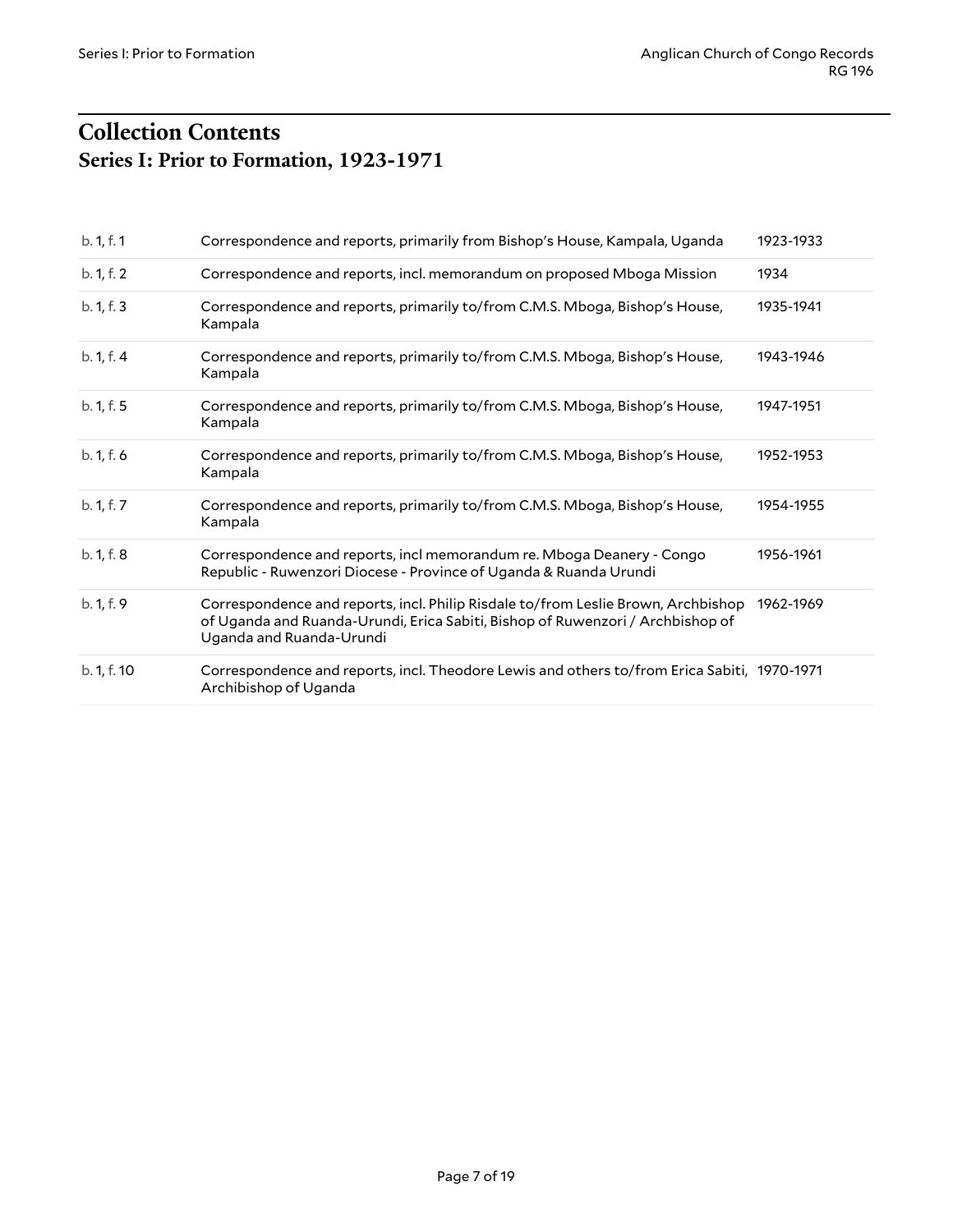### <span id="page-7-0"></span>**Series II: Diocesan Records, 1966-2002**

#### <span id="page-7-1"></span>Diocese of Boga-Zaire

#### <span id="page-7-4"></span><span id="page-7-3"></span><span id="page-7-2"></span>Correspondence /adminstrative files

<span id="page-7-5"></span>

|             | <b>Bishop Philip Risdale files</b>           |                        |
|-------------|----------------------------------------------|------------------------|
| b. 2, f. 1  | Official documents                           | 1972                   |
| b. 2, f. 2  | Correspondence between Boga-Zaire and Bukavu | 1976 Jun - 1977<br>Sep |
| b. 2, f. 3  | Correspondence between Boga-Zaire and Bukavu | 1977 Oct-1979<br>May   |
| b. 2, f. 4  | Correspondence, general                      | 1976-1980              |
|             | Bishop P.B. Njojo files                      |                        |
| b. 2, f. 5  | Correspondence                               | 1981-1985              |
| b. 2, f. 6  | Correspondence                               | 1986                   |
| b. 2, f. 7  | Correspondence                               | 1987-1989              |
| b. 2, f. 8  | Correspondence                               | 1990-1991              |
| b. 2, f. 9  | Correspondence                               | 1992-1994              |
| b. 2, f. 10 | Correspondence                               | 1995-1996              |
| b. 2, f. 11 | Correspondence                               | 1997-1998              |
| b. 2, f. 12 | Correspondence                               | 1999                   |
|             | Diocesan Secretary / administrative files    |                        |
| b. 2, f. 13 | Correspondence                               | 1974-1976              |
| b. 2, f. 14 | Correspondence                               | 1977-1978              |
| b. 2, f. 15 | Correspondence - Diani Baguma                | 1979-1982              |
| b.3, f.1    | Correspondence - Diani Baguma                | 1983                   |
| b. 3, f. 2  | Correspondence - Diani Baguma                | 1984                   |
| b. 3, f. 3  | Correspondence - Diani Baguma                | 1985                   |
| b. 3, f. 4  | Correspondence - Diani Baguma                | 1986                   |
| b. 3, f. 5  | Correspondence - Diani Baguma                | 1987                   |
| b.3, f.6    | Correspondence - Diani Baguma                | 1988                   |
| b. 3, f. 7  | Correspondence - Diani Baguma                | 1989                   |
| b. 3, f. 8  | Correspondence                               | 1990                   |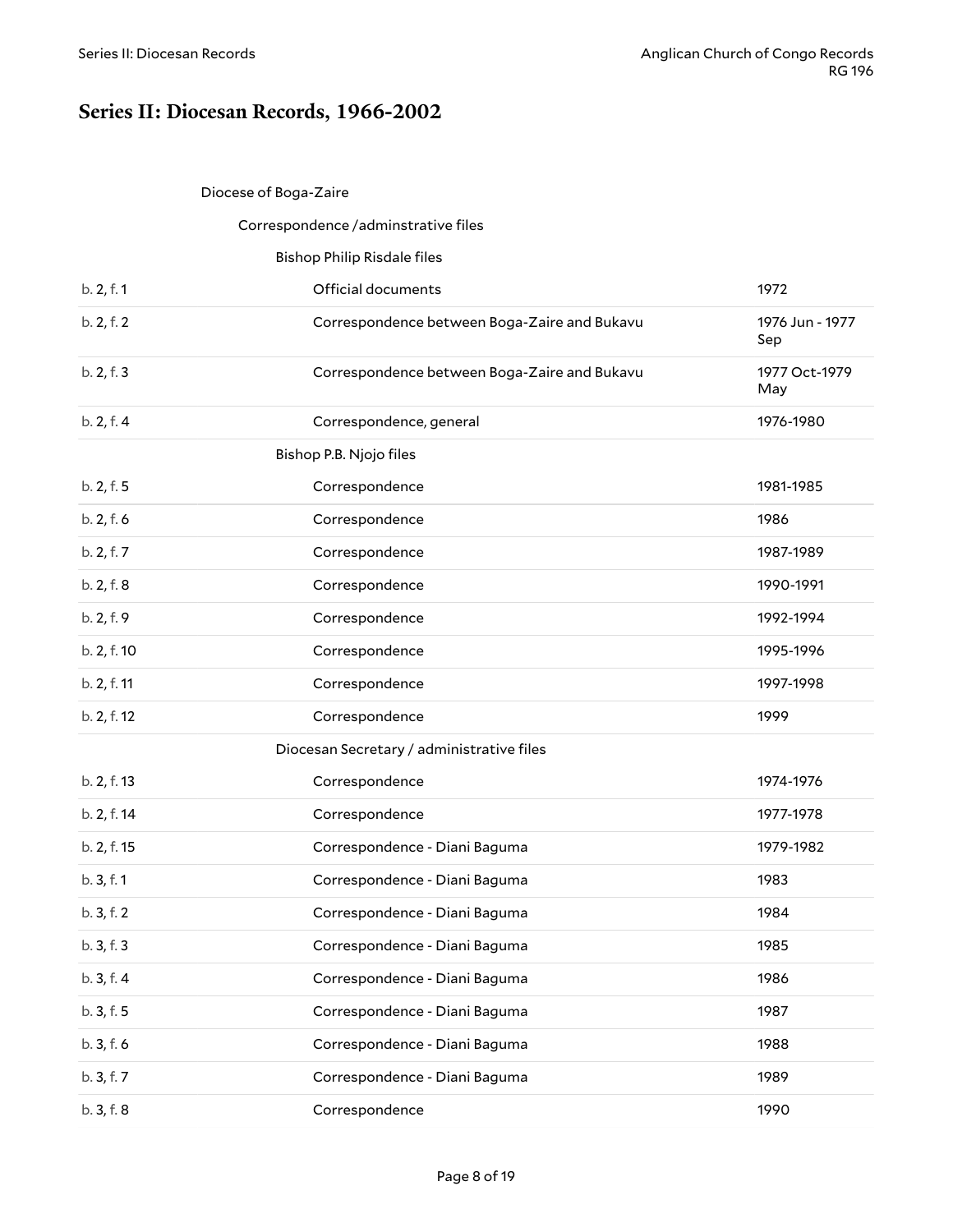Diocese of Boga-Zaire > Correspondence /adminstrative files > Diocesan Secretary / administrative files (continued)

<span id="page-8-2"></span><span id="page-8-1"></span><span id="page-8-0"></span>

| b.3, f.9      | Correspondence                                                       | 1991-1992       |
|---------------|----------------------------------------------------------------------|-----------------|
| b. 3, f. 10   | Correspondence                                                       | 1993-1995       |
| b. 3, f. 11   | Correspondence                                                       | 1996-1997       |
| b. 3, f. 12   | Correspondence                                                       | 1998-1999       |
| b. 3, f. 13   | Correspondence                                                       | 2000            |
|               | Other files                                                          |                 |
| b. 3, f. 14   | Correspondence re. Rev. Mukulungani                                  | 1984-1987       |
| b. 3, f. 15   | Correspondence and reports re. Archdeaconry of Aru                   | 1984-1988       |
| b. 3, f. 16   | Correspondence and reports re. Archdeaconry of Aru                   | 1990s           |
| b. 3, f. 17   | Correspondence and reports re. Archdeaconry of Muiti                 | 1995-1999       |
| b. 4, f. 1    | Correspondence with Kisangani                                        | 1991-1995       |
| b. 4, f. 2    | Correspondence with England                                          | 1992-1996       |
| b. 4, f. 3    | Correspondence re. Evangelization                                    | 1990s           |
| b. 4, f. 4    | Correspondence re. SOMA Conference (Sharing of Ministries<br>Abroad) | 1991-1995       |
| b. 4, f. 5    | Youth correspondence                                                 | 1990s           |
| b. 4, f. 6    | Correspondence with/about former missionaries                        | 1970s           |
| b. 4, f. 7    | Correspondence with/about former missionaries                        | 1980s           |
| b. 4, f. 8    | Correspondence with/about former missionaries                        | 1980s           |
| b. 4, f. 9    | Correspondence with/about former missionaries                        | 1990s           |
|               | Programs                                                             |                 |
| b. 4, f. 10   | Education                                                            | 1980s           |
| b. 4, f. 11   | Evangelism                                                           | 1980s           |
| b. 4, f. 12   | Medical                                                              | 1980s           |
| b. 5, f. 1    | Pygmy work                                                           | 1994-1998       |
| b.5, f.2      | Liturgical calendar                                                  | 1992            |
| b. 5, f. 3    | Theological education                                                | 1990s           |
| b.5, f.4      | Historical notes                                                     | 1974-1975, n.d. |
| b. 5, f. 5    | Jeunesse de Chretienne Agape                                         | 1998            |
|               | Reports and statistics                                               |                 |
| b. 5, f. 6-13 | Reports/statistics                                                   | 1970s-1989      |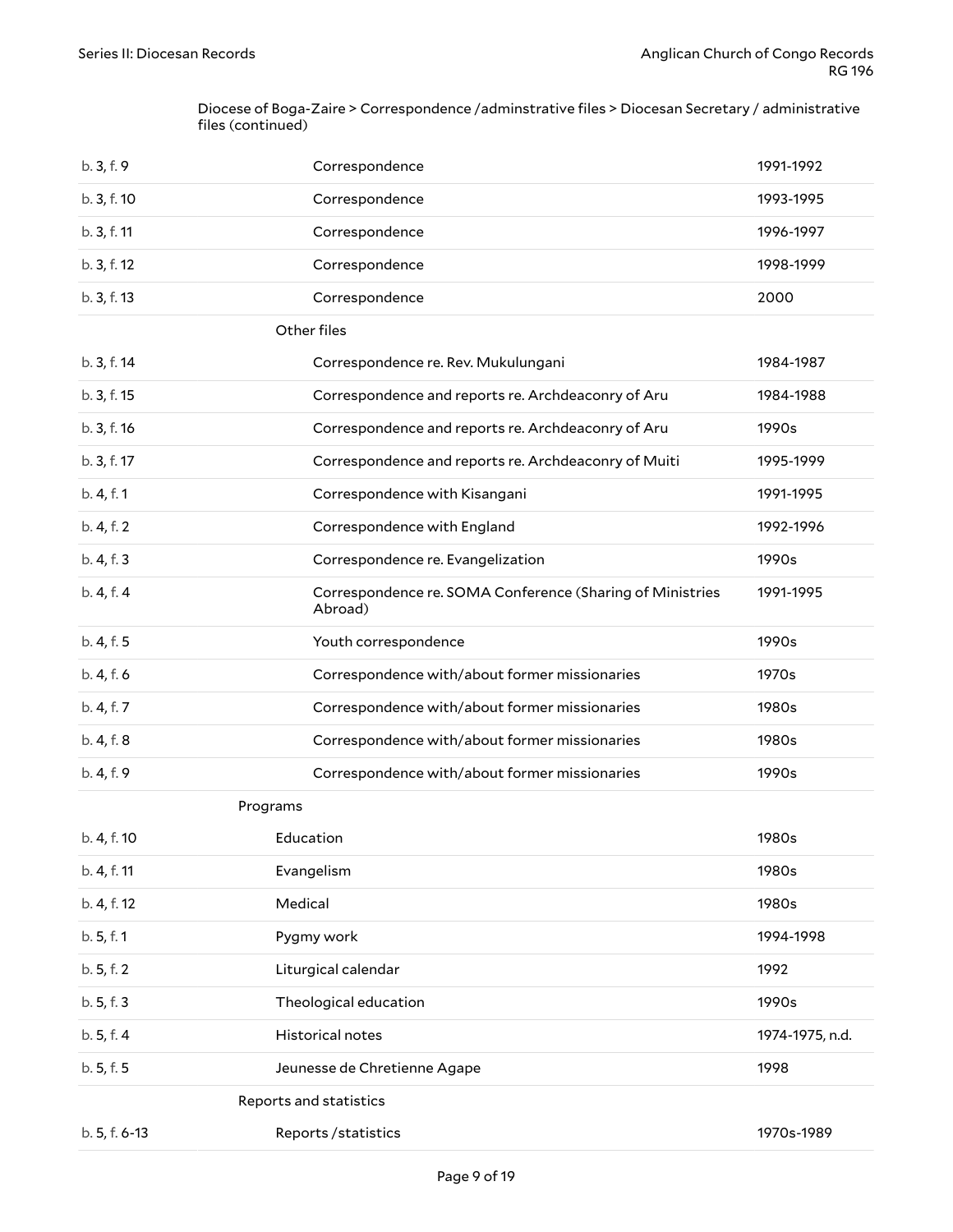### Diocese of Boga-Zaire > Reports and statistics (continued)

<span id="page-9-4"></span><span id="page-9-3"></span><span id="page-9-2"></span><span id="page-9-1"></span><span id="page-9-0"></span>

| b. 6, f. 1    | Reports, Synod documentation | ca. 1990        |
|---------------|------------------------------|-----------------|
| b. 6, f. 2    | Reports / statistics         | 1990-1992       |
| b. 6, f. 3    | Reports / statistics         | 1993-1994       |
| b. 6, f. 4    | Reports / statistics         | 1995-1996       |
| b. 6, f. 5    | Reports / statistics         | 1997-1998, n.d. |
| b. 6, f. 6    | Reports / statistics         | 1999            |
| b. 6, f. 7    | Reports / statistics         | 2000-2001       |
|               | Financial records            |                 |
| b. 6, f. 8-13 | Financial records, budgets   | 1990s           |
|               | Diocese of Bukavu            |                 |
|               | Diocescan Synod records      |                 |
| b. 7, f. 1    | 1st Synod                    | 1983            |
| b. 7, f. 2    | 2nd Synod                    | 1985            |
| b. 7, f. 3    | 3rd Synod                    | 1988            |
| b. 7, f. 4    | 4th Synod                    | 1991            |
|               |                              |                 |
| b. 7, f. 5    | 5th - 6th Synods             | 1994, 1996      |
|               | Correspondence               |                 |
| b. 7, f. 6    | Correspondence               | 1975-1979       |
| b. 7, f. 7    | Correspondence               | 1980-1989       |
| b. 7, f. 8    | Correspondence               | 1990-1999       |
| b. 7, f. 9    | Correspondence               | 2000-2001       |
|               | Reports / documents          |                 |
| b. 8, f. 1    | Reports / documents          | 1976-1979       |
| b. 8, f. 2    | Reports / documents          | 1980-1985       |
| b. 8, f. 3    | Reports / documents          | 1986-1989       |
| b. 8, f. 4    | Reports / documents          | 1990-1995       |
| b. 8, f. 5    | Reports / documents          | 1996-1997       |
| b. 8, f. 6    | Reports / documents          | 1998-1999       |
| b. 8, f. 7    | Reports / documents          | 2000            |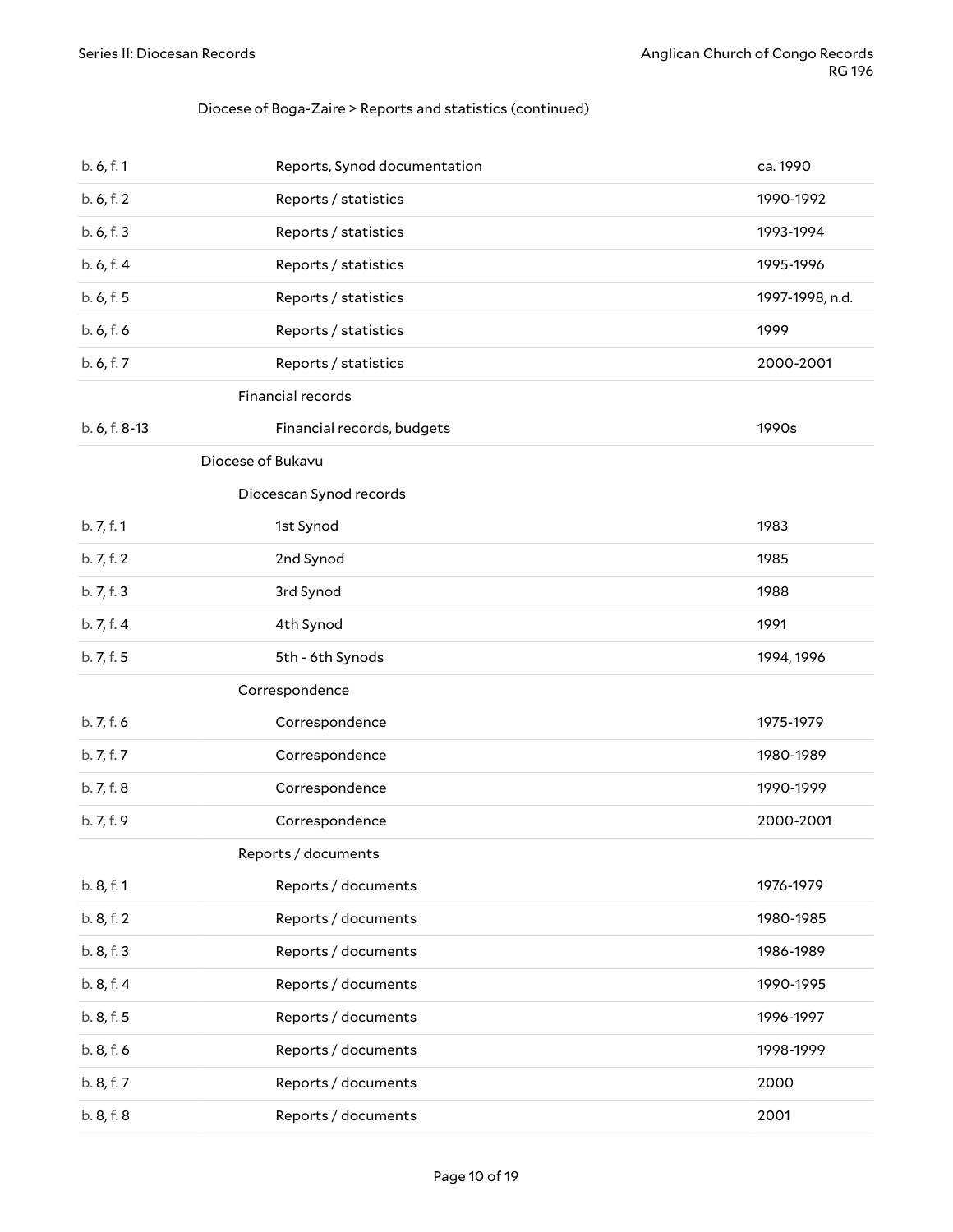<span id="page-10-7"></span><span id="page-10-6"></span><span id="page-10-5"></span><span id="page-10-4"></span><span id="page-10-3"></span><span id="page-10-2"></span><span id="page-10-1"></span><span id="page-10-0"></span>

|             | Diocese of Katanga   |                                 |
|-------------|----------------------|---------------------------------|
| b. 8, f. 9  | Correspondence       | 2000                            |
|             | Diocese of Kindu     |                                 |
| b. 8, f. 10 | Informational packet | ca. 2000                        |
|             | Diocese of Kisangani |                                 |
|             | Correspondence       |                                 |
| b. 8, f. 11 | Correspondence       | 1972-1982                       |
| b. 8, f. 12 | Correspondence       | 1983-1986                       |
| b. 9, f. 1  | Correspondence       | 1987-1990                       |
| b. 9, f. 2  | Correspondence       | 1991-2000                       |
|             | Reports / documents  |                                 |
| b. 9, f. 3  | Reports / documents  | 1966, 1969, 1974,<br>1979       |
| b. 9, f. 4  | Reports / documents  | 1980-1982                       |
| b. 9, f. 5  | Reports / documents  | 1983-1987                       |
| b. 9, f. 6  | Reports / documents  | 1988-1989                       |
| b. 9, f. 7  | Reports / documents  | 1990-1996                       |
|             | Diocese of Nord Kivu |                                 |
|             | Correspondence       |                                 |
| b. 9, f. 8  | Correspondence       | 1990-1992                       |
| b. 9, f. 9  | Correspondence       | 1993                            |
| b. 9, f. 10 | Correspondence       | 1994-1997                       |
| b. 9, f. 11 | Correspondence       | 1998-2002                       |
|             | Reports / documents  |                                 |
| b. 9, f. 12 | Reports / documents  | 1976, 1978, 1982,<br>1985, 1986 |
| b. 9, f. 13 | Reports / documents  | 1987-1990                       |
| b. 10, f. 1 | Reports / documents  | 1992                            |
| b. 10, f. 2 | Reports / documents  | 1993                            |
| b. 10, f. 3 | Reports / documents  | 1994                            |
| b. 10, f. 4 | Reports / documents  | 1995                            |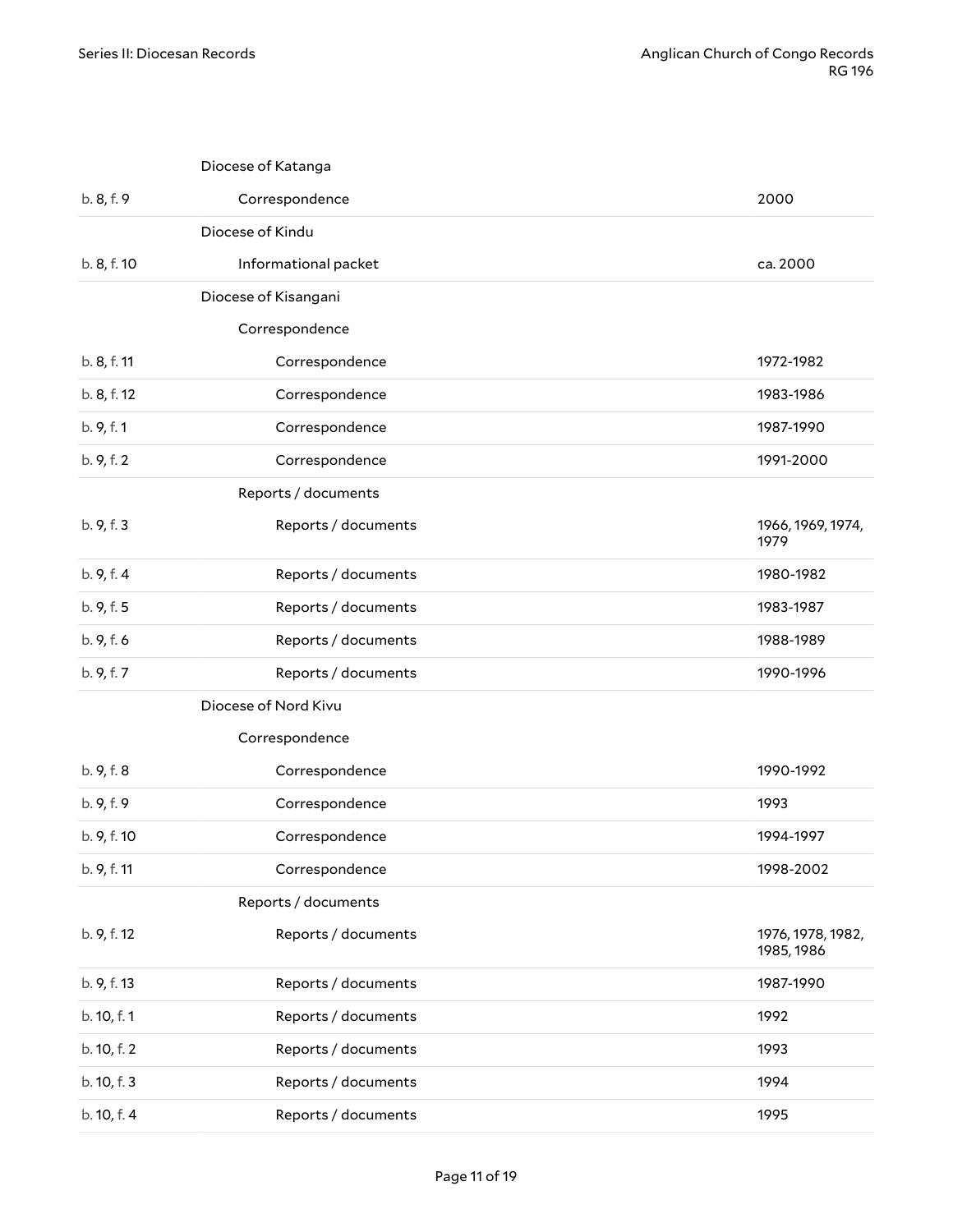#### Diocese of Nord Kivu > Reports / documents (continued)

| b. 10, f. 5 | Reports / documents | 1996            |
|-------------|---------------------|-----------------|
| b. 10, f. 6 | Reports / documents | 1997            |
| b. 10, f. 7 | Reports / documents | 1998-2001, n.d. |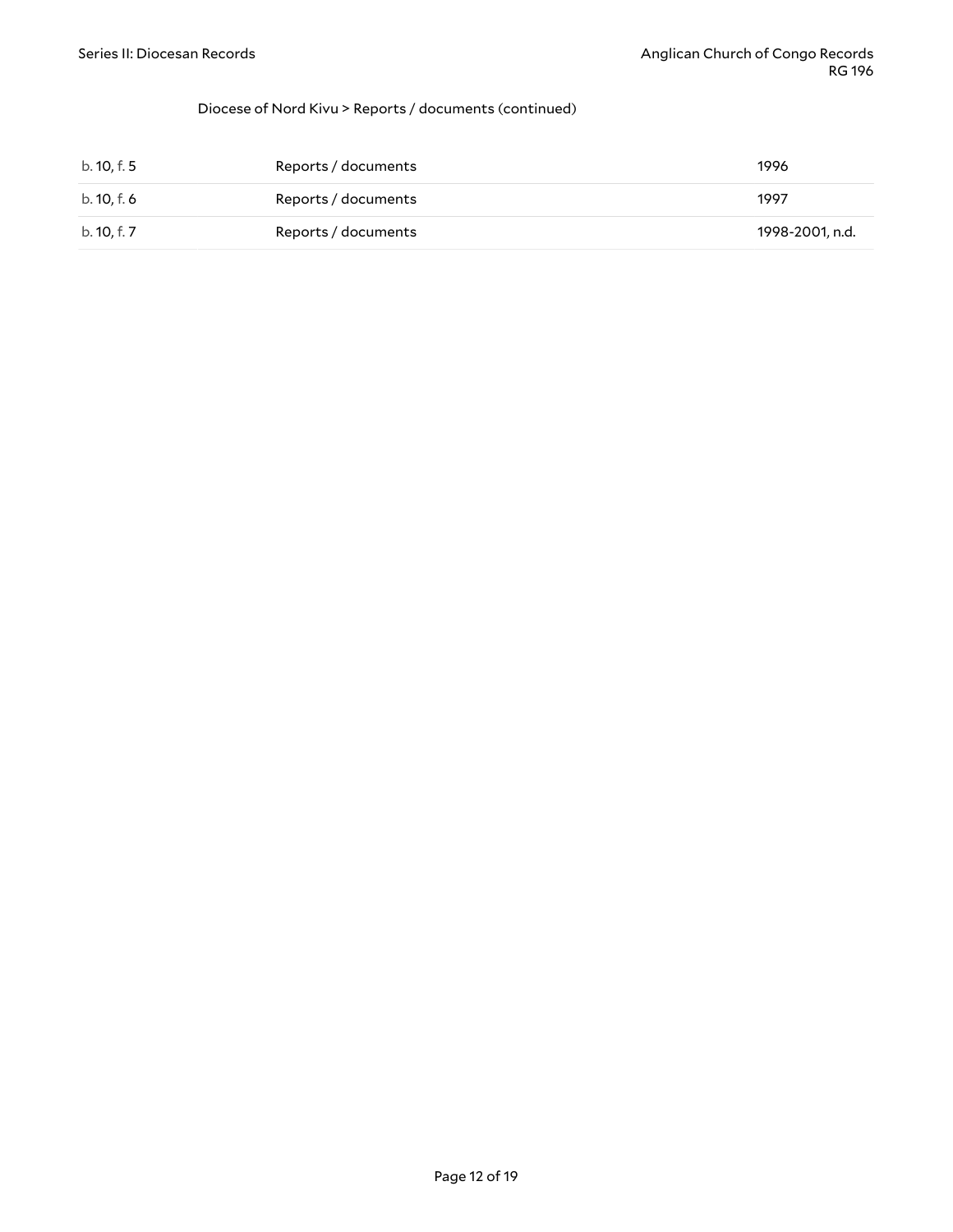### <span id="page-12-0"></span>**Series III: Provincial / National Records, 1972-2001**

<span id="page-12-1"></span>

| Province of Uganda, Burundi, Rwanda and Boga-Zaïre / Francophone Province of |
|------------------------------------------------------------------------------|
| Burundi, Rwanda and Zaire                                                    |

| b. 11, f. 1 | Correspondence      | 1973-1987 |
|-------------|---------------------|-----------|
| b. 11, f. 2 | Reports / documents | 1972-1973 |
| b. 11, f. 3 | Reports / documents | 1976-1977 |
| b. 11, f. 4 | Reports / documents | 1978      |
| b. 11, f. 5 | Reports / documents | 1979      |
| b. 11, f. 6 | Reports / documents | 1980      |
| b. 11, f. 7 | Reports / documents | 1981-1983 |
| b. 11, f. 8 | Reports / documents | 1987-1991 |
| b. 11, f. 9 | Reports / documents | n.d.      |
|             |                     |           |

#### <span id="page-12-2"></span>Province of the Anglican Church of Zaire

#### <span id="page-12-3"></span>Correspondence of Archbishop Njojo

<span id="page-12-4"></span>

| b. 11, f. 10 | Re. inauguration of the Anglican Province of Zaire | 1992 Jan-Mar   |
|--------------|----------------------------------------------------|----------------|
| b. 11, f. 11 | Re. inauguration of Province                       | 1992 Apr       |
| b. 11, f. 12 | Re. inauguration of Province                       | 1992 May-Jun   |
| b. 11, f. 13 | Re. inauguration of Province                       | 1992 Jul-Sep   |
| b. 12, f. 1  | Correspondence with Church of Uganda               | 1991-1995      |
| b. 12, f. 2  | Re. budgets and meetings                           | 1992 Oct -1995 |
| b. 12, f. 3  | Correspondence with U.S. and London Commissaries   | 1993-1996      |
| b. 12, f. 4  | Re. Overseas Bishoprics' Fund                      | 1994-1996      |
| b. 12, f. 5  | Correspondence with Shaba Diocese                  | 1994-1996      |
| b. 12, f. 6  | Re. new Prayer Book                                | 1995           |
| b. 12, f. 7  | Re. centenary of Anglican Church in Zaire          | 1995-1996      |
| b. 12, f. 8  | Re. education of Abp. Njojo's son                  | 1995-1996      |
| b. 12, f. 9  | Miscellaneous                                      | 1994-2000      |
|              | Correspondence of Provincial Secretariat           |                |
| b. 12, f. 10 | Correspondence                                     | 1992-1995      |
| b. 12, f. 11 | Correspondence                                     | 1996           |
| b. 12, f. 12 | Correspondence                                     | 1997-1999      |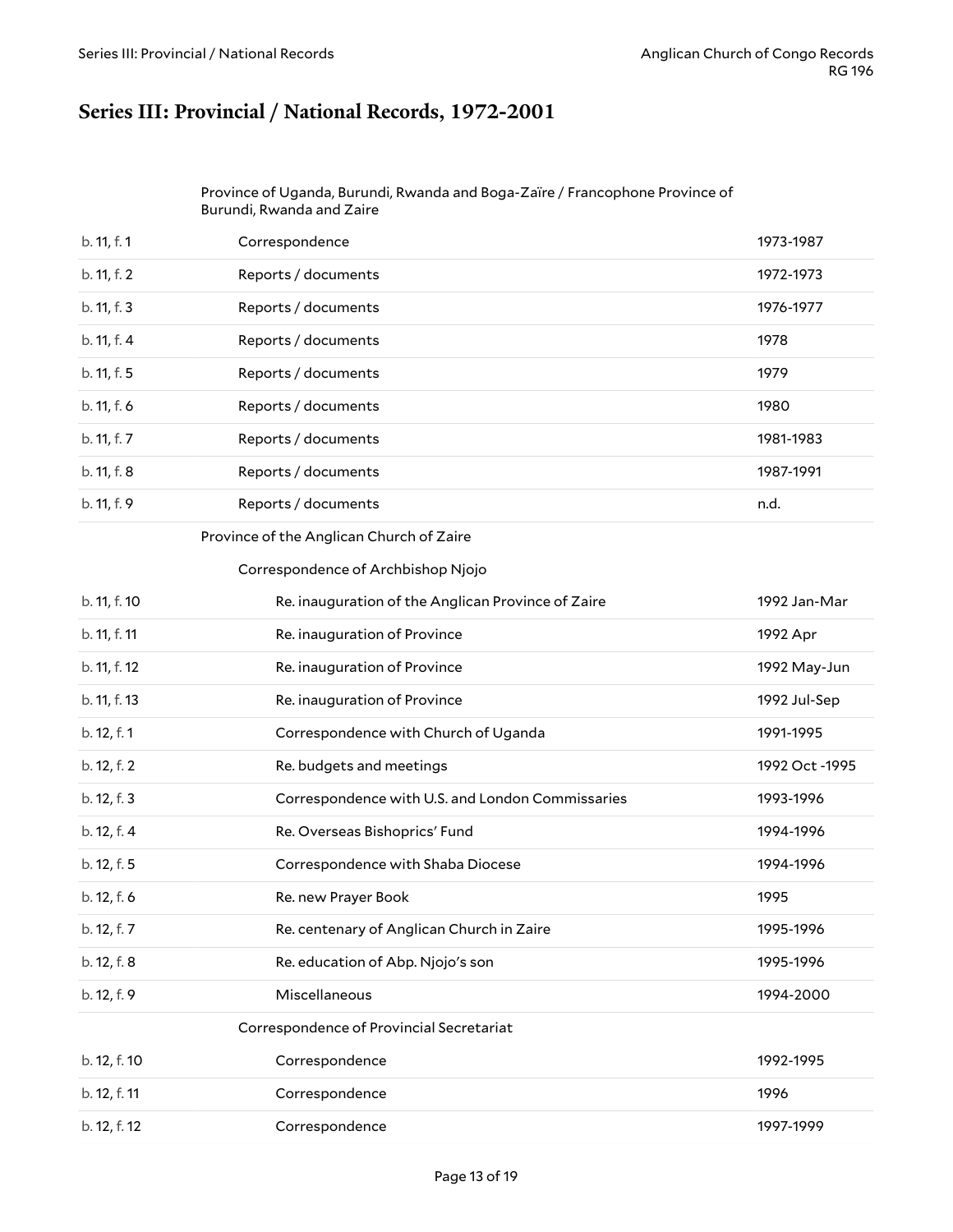#### <span id="page-13-0"></span>Province of the Anglican Church of Zaire (continued)

<span id="page-13-1"></span>

|              | Reports / documents                                  |                  |
|--------------|------------------------------------------------------|------------------|
| b. 12, f. 13 | Reports / documents                                  | 1992-1993        |
| b. 12, f. 14 | Reports / documents                                  | 1994             |
| b. 12, f. 15 | Reports / documents re. centenary, history of church | 1995-1996        |
| b. 12, f. 16 | Reports / documents                                  | 199              |
| b. 12, f. 17 | Reports / documents                                  | 1998, 2000, n.d. |
|              | Eglise du Christ au Congo / Communaute Anglicane     |                  |
| b. 12, f. 18 | Kisangani correspondence                             | 1973             |
| b. 13, f. 1  | Correspondence / reports re. education               | 1975-1985        |
| b. 13, f. 2  | Correspondence / reports re. education               | 1986-1989        |
| b. 13, f. 3  | Correspondence / reports re. education               | 1990             |
| b. 13, f. 4  | Correspondence / reports re. education               | 1991             |
| b. 13, f. 5  | Correspondence / reports re. education               | 1992-1994        |
| b. 13, f. 6  | Correspondence / reports re. education               | 1995             |
| b. 13, f. 7  | Correspondence / reports re. education               | 1996             |
| b. 13, f. 8  | Correspondence / reports re. education               | 1997             |
| b. 13, f. 9  | Correspondence / reports re. education               | 1998             |
| b. 13, f. 10 | Correspondence / reports re. education               | 1999             |
| b. 13, f. 11 | Correspondence - miscellaneous                       | 1989-2001        |
| b. 14, f. 1  | Reports / documents                                  | 1973-1979, n.d.  |
| b. 14, f. 2  | Reports / documents                                  | 1982, 1986, 1987 |
| b. 14, f. 3  | Reports / documents                                  | 1990, 1991       |
| b. 14, f. 4  | Reports/documents                                    | 1998, n.d.       |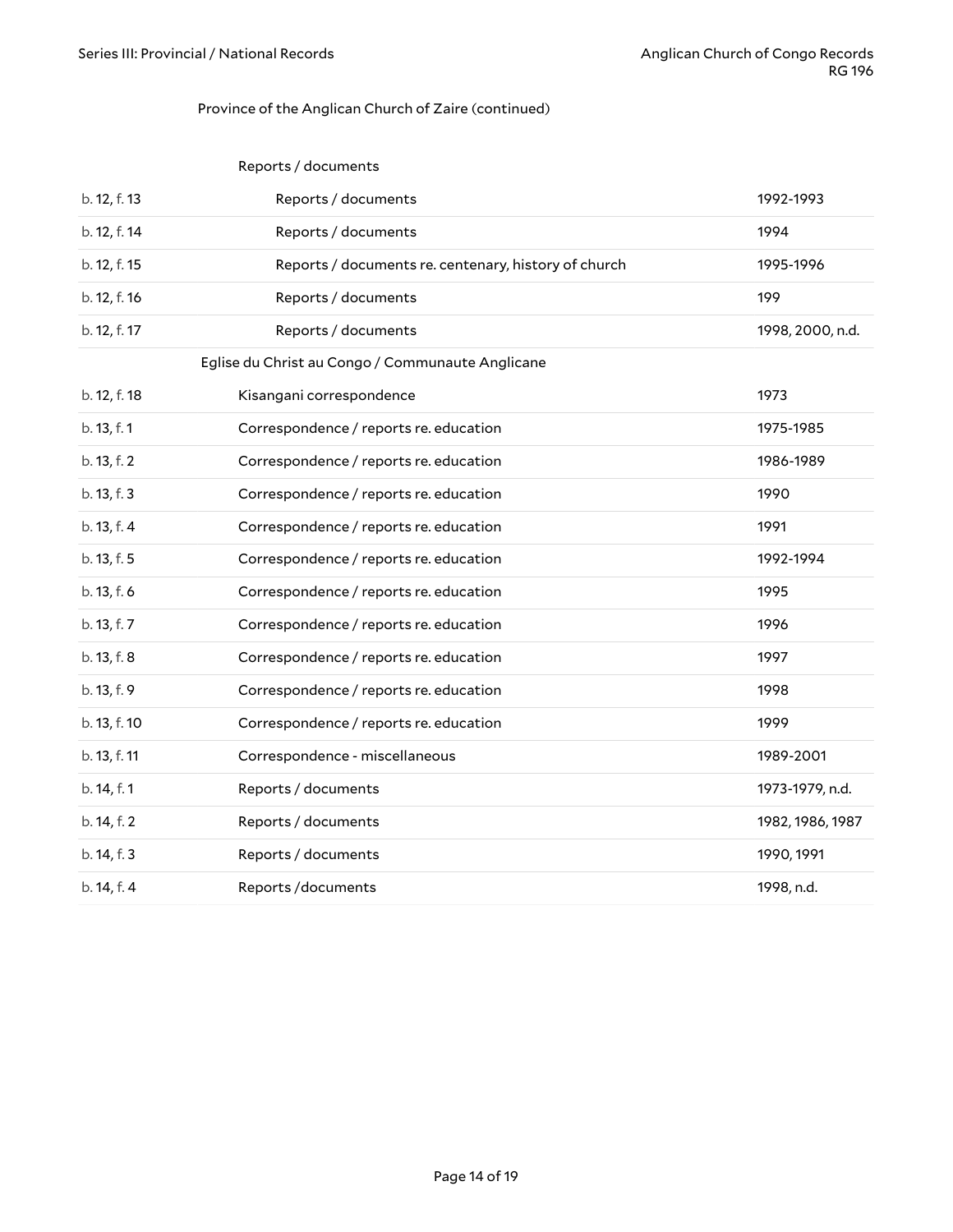# <span id="page-14-0"></span>**Programs, 1968-2002**

### <span id="page-14-2"></span><span id="page-14-1"></span>Education and Family

<span id="page-14-4"></span><span id="page-14-3"></span>

| b. 14, f. 5  | Departement des Femmes et Familles Communautaire | 1996            |
|--------------|--------------------------------------------------|-----------------|
| b. 14, f. 6  | Theological training, Boga-Zaire                 | 1975-1977       |
| b. 14, f. 7  | Ecole Theologique St. Apolo                      | 1980s           |
| b. 14, f. 8  | incl. Institute Biblique                         | 1990s           |
| b. 14, f. 9  | incl. Theological Education by Extension         | 1990-2001       |
| Evangelism   |                                                  |                 |
| b. 14, f. 10 | Decade of Evangelism                             | 1994-1995       |
| b. 14, f. 11 | Reports                                          | 1980s-1990s     |
|              | Medical                                          |                 |
| b. 14, f. 12 | <b>Dossier Service Medical</b>                   | 1970s           |
| b. 14, f. 13 | Dossier Service Medical                          | 1980s           |
| b. 14, f. 14 | Reports                                          | 1980s-1990s     |
| b. 14, f. 15 | Correspondence                                   | 1990s           |
|              | The Mothers' Union                               |                 |
| b. 15, f. 1  | Correspondence                                   | 1979-1982       |
| b. 15, f. 2  | Correspondence                                   | 1983-1984       |
| b. 15, f. 3  | Correspondence                                   | 1985-1986       |
| b. 15, f. 4  | Correspondence                                   | 1987-1989       |
| b. 15, f. 5  | Correspondence                                   | 1990            |
| b. 15, f. 6  | Correspondence                                   | 1991-1992       |
| b. 15, f. 7  | Correspondence                                   | 1993            |
| b. 15, f. 8  | Correspondence                                   | 1994-1995       |
| b. 15, f. 9  | Correspondence                                   | 1996, 1999      |
| b. 15, f. 10 | Reports / documents                              | 1968, 1979-1983 |
| b. 15, f. 11 | Reports / documents                              | 1984-1989       |
| b. 15, f. 12 | Reports / documents                              | 1990-1992       |
| b. 16, f. 1  | Reports / documents                              | 1993-1995       |
|              |                                                  |                 |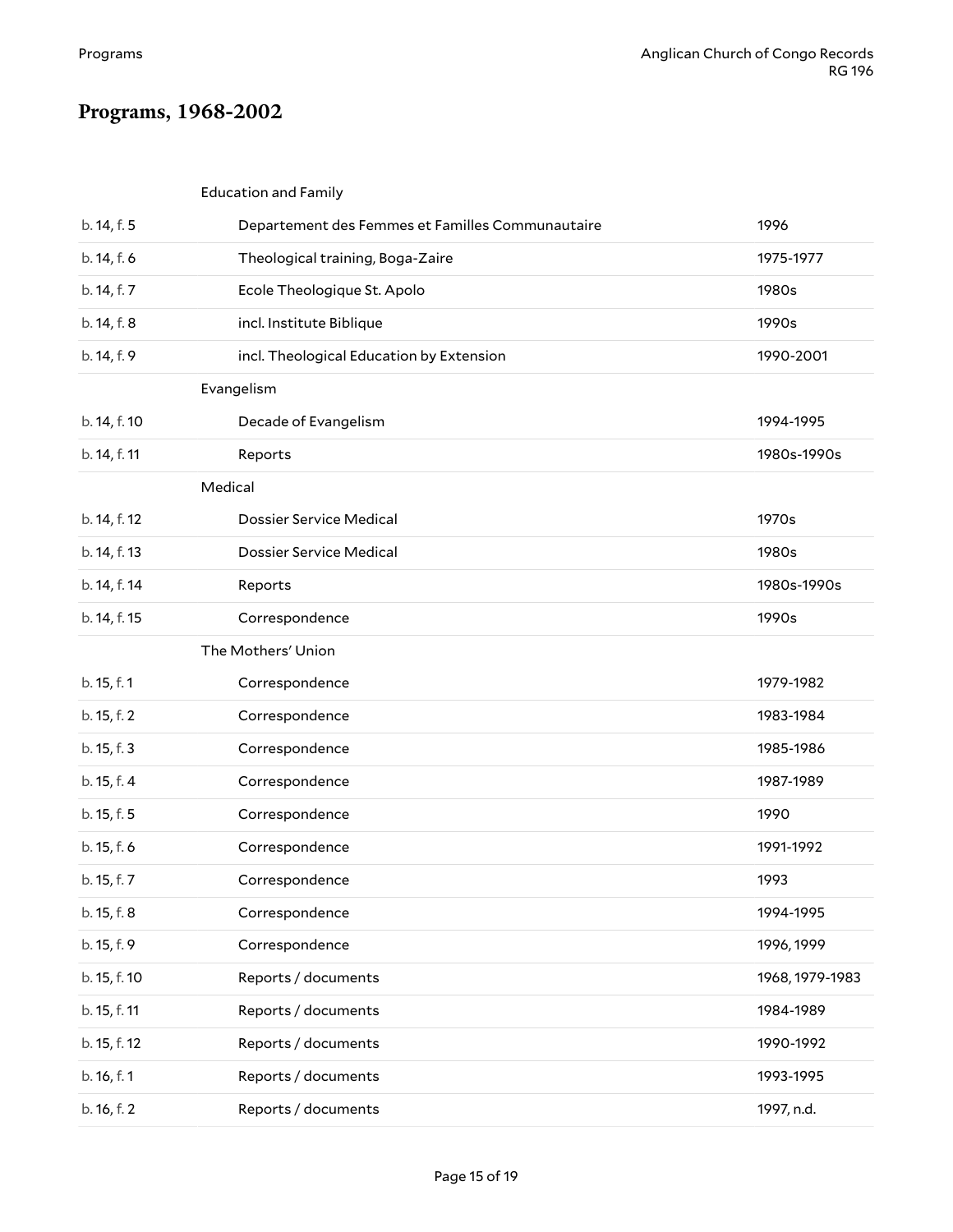<span id="page-15-2"></span><span id="page-15-1"></span><span id="page-15-0"></span>

| Prayer Book         |                                                                                       |           |
|---------------------|---------------------------------------------------------------------------------------|-----------|
| b. 16, f. 3         | New Swahili prayer book                                                               | 1992-1994 |
|                     | Refugee Work                                                                          |           |
| b. 16, f. 4         | Dungu                                                                                 | 1991-1994 |
| b. 16, f. 5         | Register of refugees                                                                  | 1994      |
| b. 16, f. 6         | Correspondence                                                                        | 1995-1998 |
| Seminars / projects |                                                                                       |           |
| b. 16, f. 7         | Seminar for Social Transformation, Bukava                                             | 1990      |
| b. 16, f. 7         | Appui a las commission Justice, Paix et Reconciliation de l'eglise Anlican do<br>Goma | 2002      |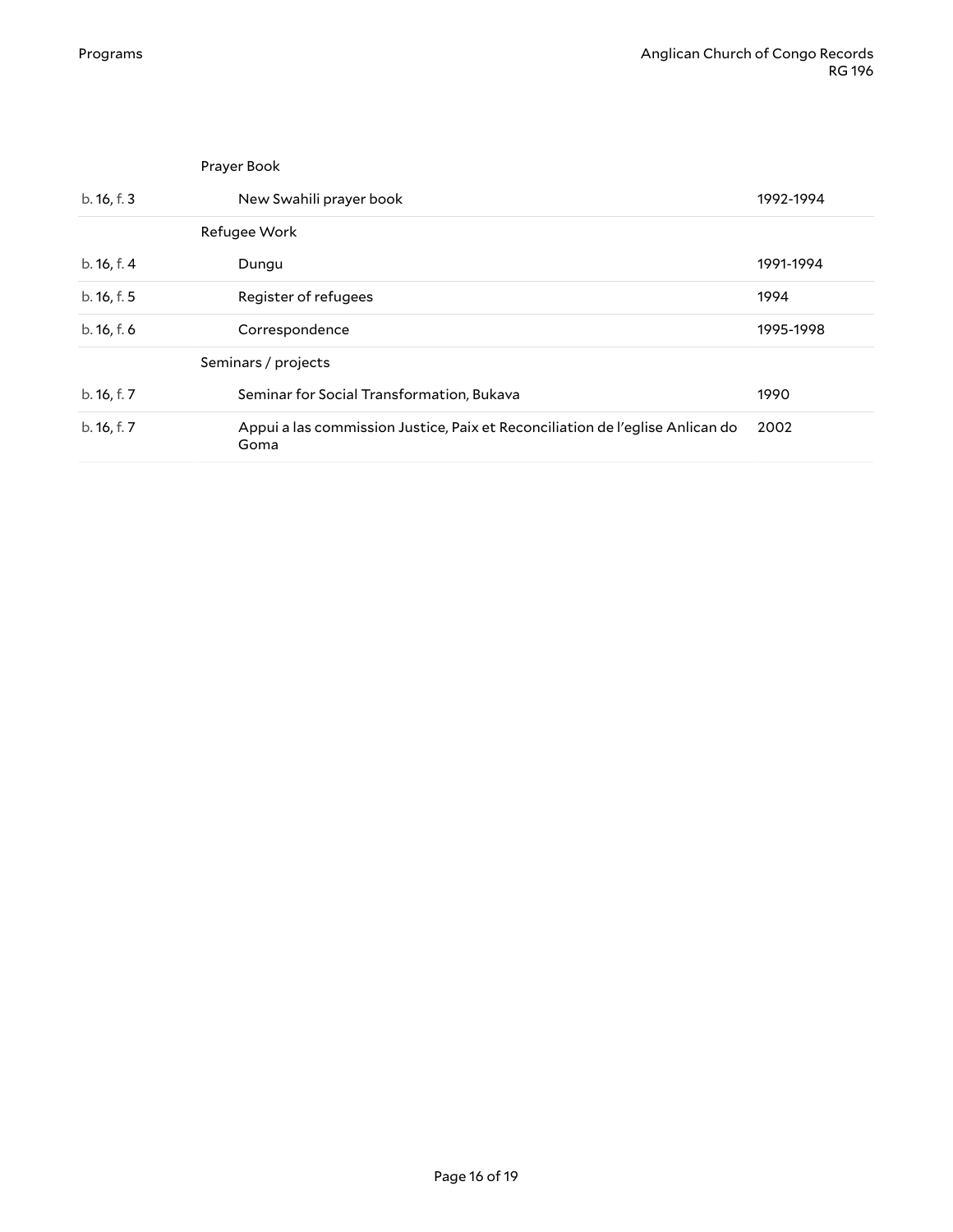# <span id="page-16-0"></span>**Related Organizations, 1978-1999**

| b. 16, f. 8  | African Evangelistic Enterprise                                                      | 1984-1995       |
|--------------|--------------------------------------------------------------------------------------|-----------------|
| b. 16, f. 9  | African Pastors Fellowship                                                           | 1991-1993       |
| b. 16, f. 10 | Anglican Church of Canada                                                            | 1994            |
| b. 16, f. 11 | Anglican Consulative Council                                                         | 1995, 1996      |
| b. 16, f. 12 | Church Missionary Society - Correspondence                                           | 1994-1996       |
| b. 16, f. 13 | Church Missionary Society - Funds for Education                                      | 1994-1996       |
| b. 16, f. 14 | Church Missionary Society - Re. changes in Overseas Regional Office                  | 1993            |
| b. 16, f. 15 | Church Missionary Society - Re. youth programs                                       | 1990-1993       |
| b. 16, f. 16 | Church Missionary Society - Reports / documents                                      | 1995, 1999      |
| b. 16, f. 17 | Church Missionary Society of Australia                                               | 1993-1996       |
| b. 17, f. 1  | Church of England - Diocese of Oxford                                                | 1992            |
| b. 17, f. 2  | Church of England - St. Peter's Church, Conisbrough                                  | 1994            |
| b. 17, f. 3  | Council of Anglican Provinces of Africa                                              | 1996            |
| b. 17, f. 4  | Episcopal Church, U.S. - incl. re. United Thank Offering (UTO), grants, scholarships | 1979-1981       |
| b. 17, f. 5  | Episcopal Church, U.S. - incl. re. Diana Witts, UTO grant for Kinshasa project       | 1982-1984       |
| b. 17, f. 6  | Episcopal Church, U.S. - incl. re. UTO, grant for refugee work                       | 1985            |
| b. 17, f. 7  | Episcopal Church, U.S. - incl. re. UTO grants                                        | 1986-1987       |
| b. 17, f. 8  | Episcopal Church, U.S. - incl. re. grant for Diocesan Centre                         | 1988-1989       |
| b. 17, f. 9  | Episcopal Church, U.S. - incl. re. UTO, correspondence with Commissary               | 1990-1993       |
| b. 17, f. 10 | Episcopal Church, U.S. - incl. re. UO grants, Overseas Leadership Training           | 1995-1998       |
| b. 17, f. 11 | Mid-Africa Ministry (CMS)                                                            | 1993-1996       |
| b. 17, f. 12 | Oxfam                                                                                | 1978-1985       |
| b. 17, f. 13 | Tear Fund                                                                            | 1989, 1991-1992 |
| b. 17, f. 14 | Tear Fund                                                                            | 1993            |
| b. 17, f. 15 | <b>Tear Fund</b>                                                                     | 1994            |
| b. 17, f. 16 | <b>Tear Fund</b>                                                                     | 1995-1996       |
| b. 17, f. 17 | Zaire Church Association                                                             | 1993-1996       |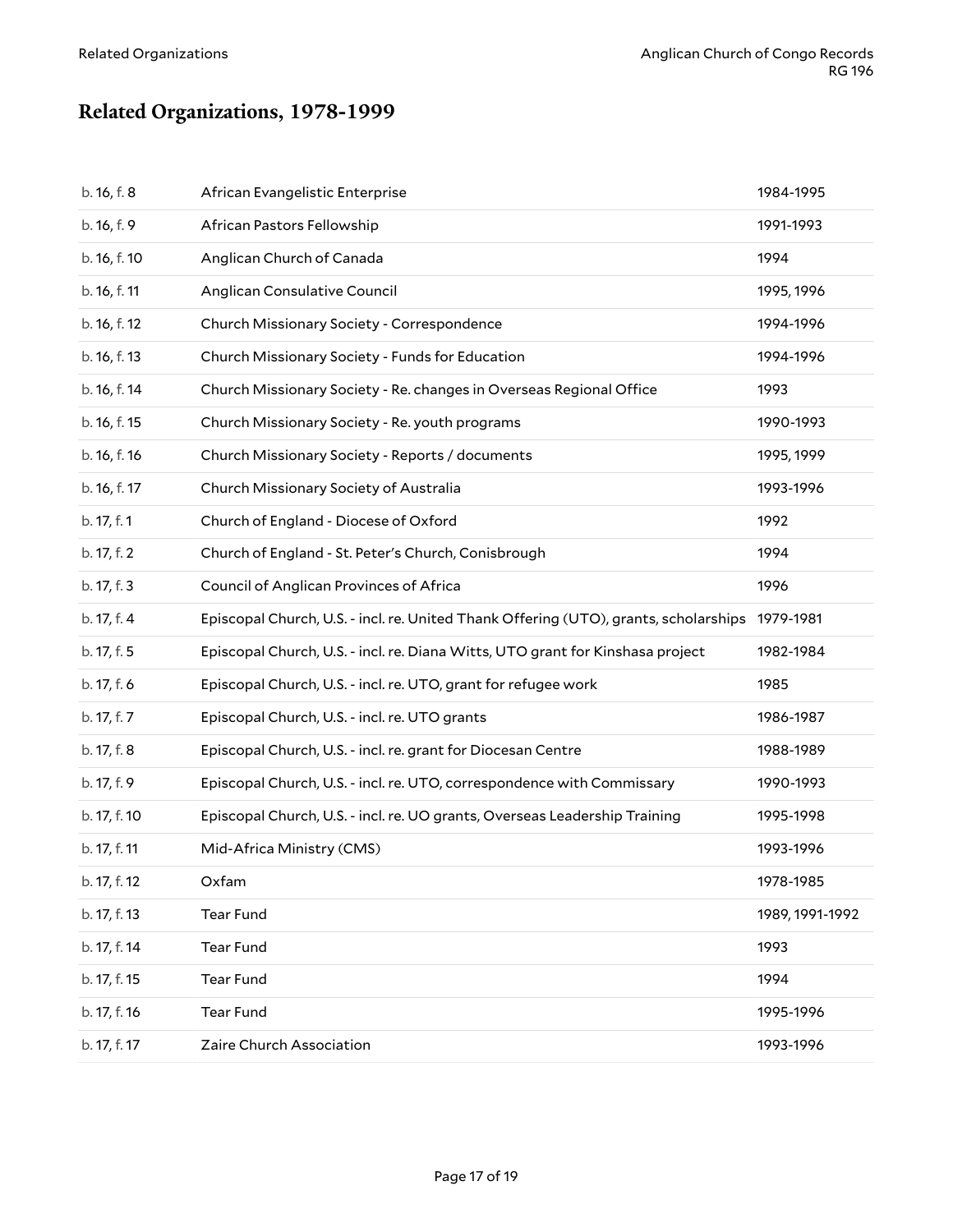### <span id="page-17-0"></span>**Collected Material, 1974-2001**

| b. 18, f. 1   | Booklet: Kwa Imani Apolo - Maisha Ya Apolo Kivebulaya                                                                                                                                                          | 1986 |
|---------------|----------------------------------------------------------------------------------------------------------------------------------------------------------------------------------------------------------------|------|
| b. 18, f. 2   | Paper: Vas à Béthel                                                                                                                                                                                            | n.d. |
| b. 18, f. 3   | Thesis: L'Implantation de l'Eglise Anglicane et son Développement dans les Zones<br>de Masisi-Rutshuru et Goma by Nkusi Sebujisho J. / Institute Superieur Anglican,<br>Bukavu                                 | 1984 |
| b. 18, f. 4   | Thesis: La Problematique des Rites Funeraires "Maombolezo" Chez les Anglicans<br>de L'Archidiacone de Lukalakala au Maniema by Bilunga-Kasingilwa-Kakinga /<br>Université Libre des Pays des Grands Lacs, Goma | 1994 |
| b. 18, f. 5   | Thesis: L'Implantation de l'Anglicanisme au Zaire 1896-1972 by Ndahura Bezaleri /<br>Université Nationale du Zaire                                                                                             | 1974 |
| b. 18, f. 6   | Thesis: Liturgie Anglicane et Inculturation Hier, Aujourd'hui et Demain: Regard sur<br>la Célébration Eucharistique en République Démocratique du Congoby Dirokpa<br>Balufuga Fidèle / Université Laval        | 2001 |
| b. 19, f. 1-2 | Photocopied book: Essai de Vocabulaire Mashi - Français (2 volumes) / published<br>by La Société des missionaires d'Afrique                                                                                    | n.d. |